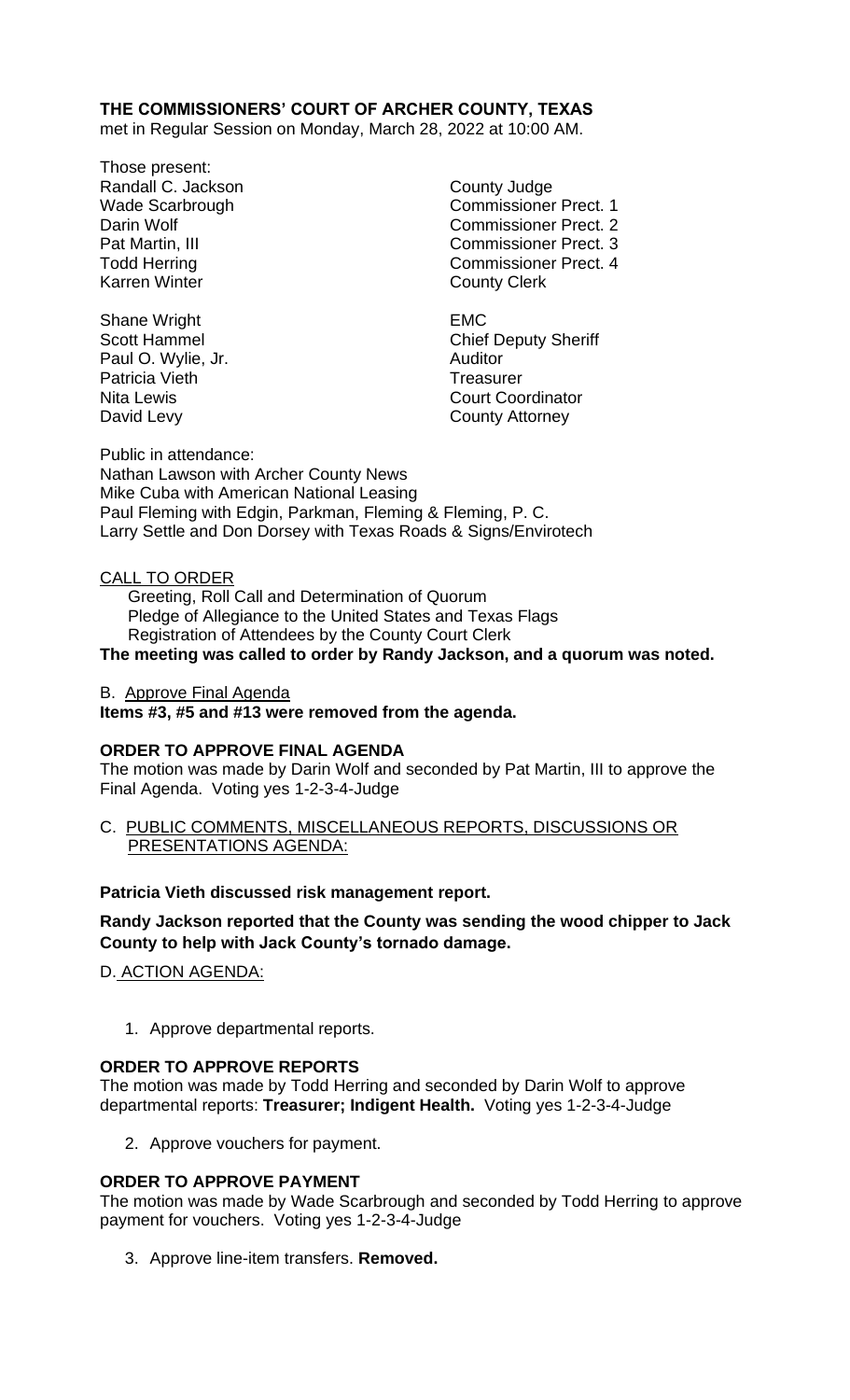4. Approve Education Certificates.

### **ORDER TO APPROVE CERTIFICATES**

The motion was made by Darin Wolf and seconded by Pat Martin, III to approve Education Certificates: Dawn Vieth. Voting yes 1-2-3-4-Judge

- 5. Approve Publisher's Certificates. **Removed.**
- 6. Consider and/or approve external audit for the year ended September 30, 2021, presented by Edgin, Parkman, Fleming & Fleming, PC. **Paul Fleming with Edgin, Parkman, Fleming & Fleming, P.C. discussed the external audit for the County for FYE September 30, 2021.**

### **ORDER TO APPROVE EXTERNAL AUDIT**

The motion was made by Pat Martin, III and seconded by Todd Herring to approve external audit for the year ending September 30, 2021. 1-2-3-4-Judge

- **7.** Presentation by Larry Settle from Texas Road & Sign. **Larry Settle with Texas Road & Signs made a presentation to the Court. No action taken.**
- 8. Consider and/or take action on Right of Way Ordinance (Culverts, Mailboxes, Utilities) David Levy reported that the ordinance is not ready at this time.

#### **ORDER TO TABLE APPROVING ORDINANCE**

The motion was made by Wade Scarbrough and seconded by Pat Martin, III to table approving Right of Way Ordinance. Voting yes 1-2-3-4-Judge

**9.** Discuss and/or take action on the Terms of Use for the Archer County Activity Building in Holliday, Texas. **Todd Herring discussed the guidelines for the Holliday Activity Building to allow alcohol at a wedding event. Scott Hammel discussed the need for security. David Levy discussed adding a rider to the terms of use for the Holliday Activity Building.**

### **ORDER TO TABLE APPROVING TERMS OF USE**

The motion was made by Todd Herring and seconded by Wade Scarbrough to table approving the Terms of Use for the Archer County Activity Building in Holliday, Texas. Voting yes 1-2-3-4-Judge

10.Consider and/or take action on soliciting bids for the purchase of Fuel & Oil.

### **ORDER TO ADVERTISE FOR BIDS**

The motion was made by Darin Wolf and seconded by Pat Martin, III to advertise for bids for Fuel & Oil on Monday, April 11, 2022 at 10:00 a.m. Voting yes 1-2-3-4-Judge

11.Consider and/or take action on soliciting bids for the purchase of Road Base Material.

#### **ORDER TO ADVERTISE FOR BIDS**

The motion was made by Darin Wolf and seconded by Pat Martin, III to advertise for bids for the purchase of Road Base Material on Monday, April 11, 2022 at 10:00 a.m. Voting yes 1-2-3-4-Judge

12.Discuss and/or take action on Stop Signs and Speed Limits in regards to Decker Road, Quail Run, Newsome Rd, & Prairie Way in Archer County. Wade Scarbrough discussed speed limits on Precinct 1 roads Decker Rd, Quail Run, Newsome Rd and Prairie Way and adding stop signs.

### **ORDER TO SET PUBLIC HEARING**

The motion was made by Wade Scarbrough and seconded by Todd Herring to set public hearing to set a public hearing for May 9, 2022 at 9:30 a.m. to set speed limit for Decker Road, for Quail Run, for Newsome Road and for Prairie Way in Archer County, and stop signs for each. Voting yes 1-2-3-4-Judge